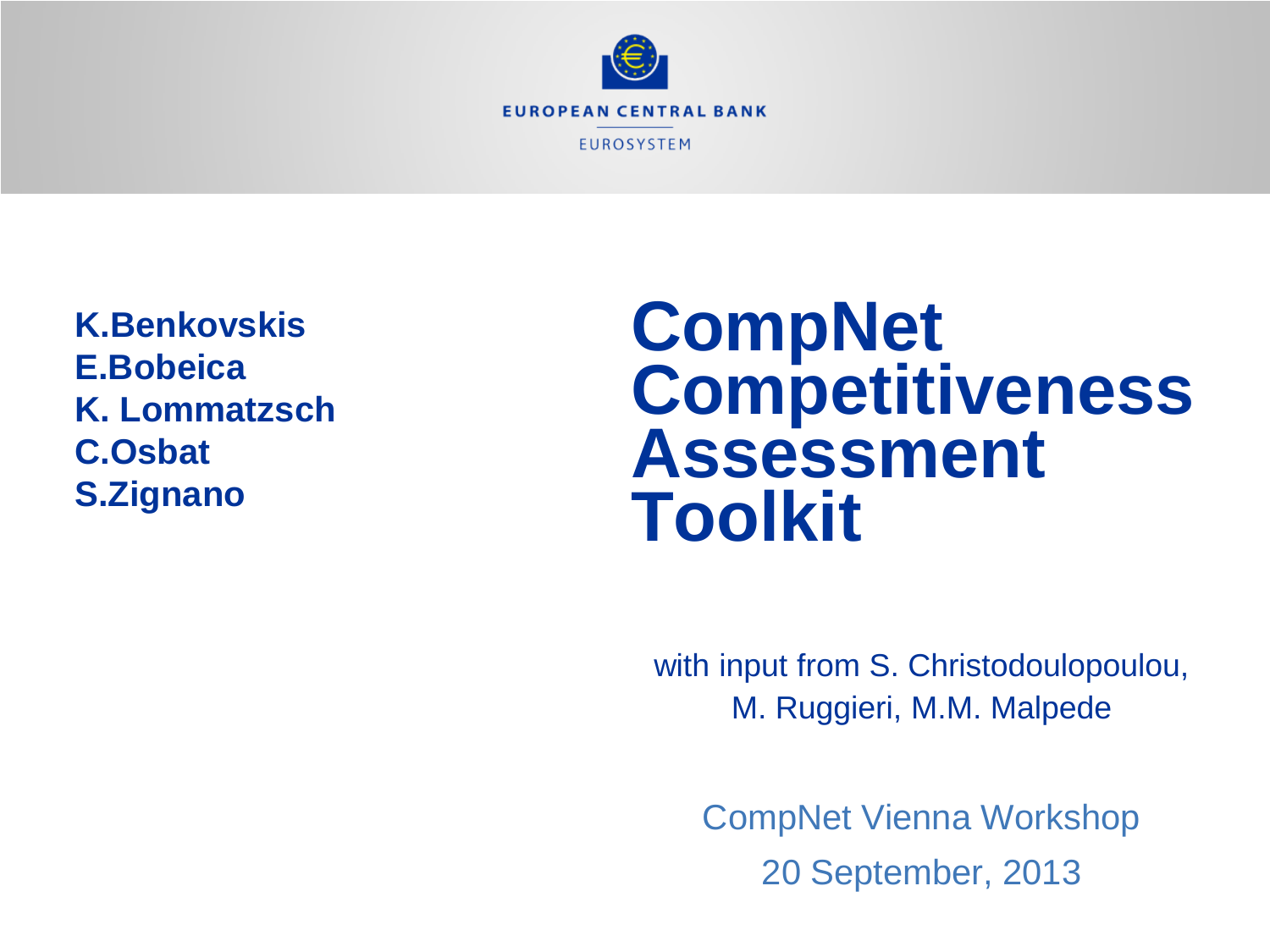### **Overview**

- **1** CompNet Value Added in assessing Competitiveness
- **2** The puzzling disconnect between trade outcomes and price competitiveness
- **3** Indicators comprised by the Toolkit: existing and in progress
- **4** Quantitative analysis linking indicators to outcomes
- **5** Further work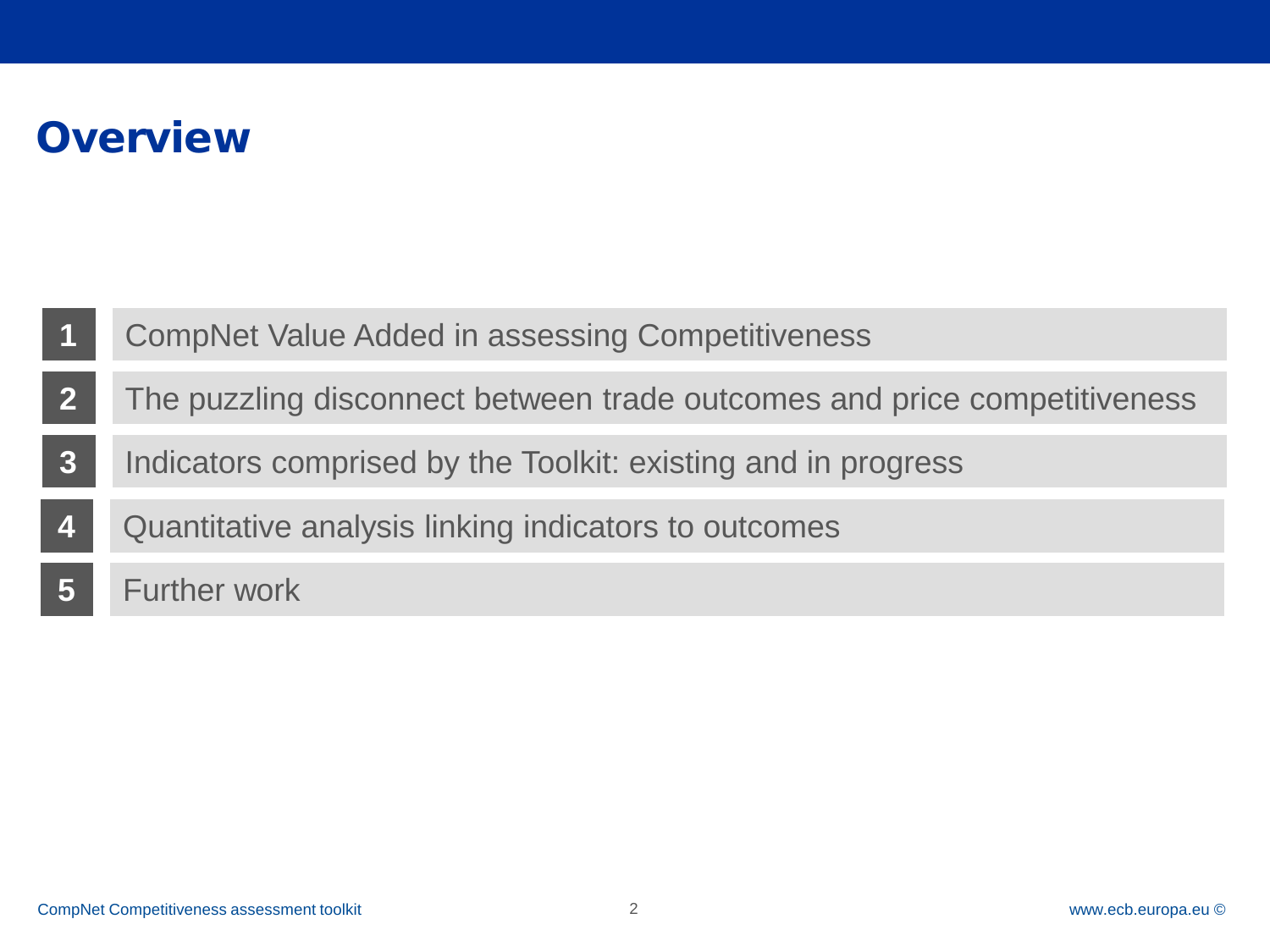- **2** The puzzling disconnect between trade outcomes and price competitiveness
- **3** Indicators comprised by the Toolkit: existing and in progress
- **4** Quantitative analysis linking indicators to outcomes
- **5** Further work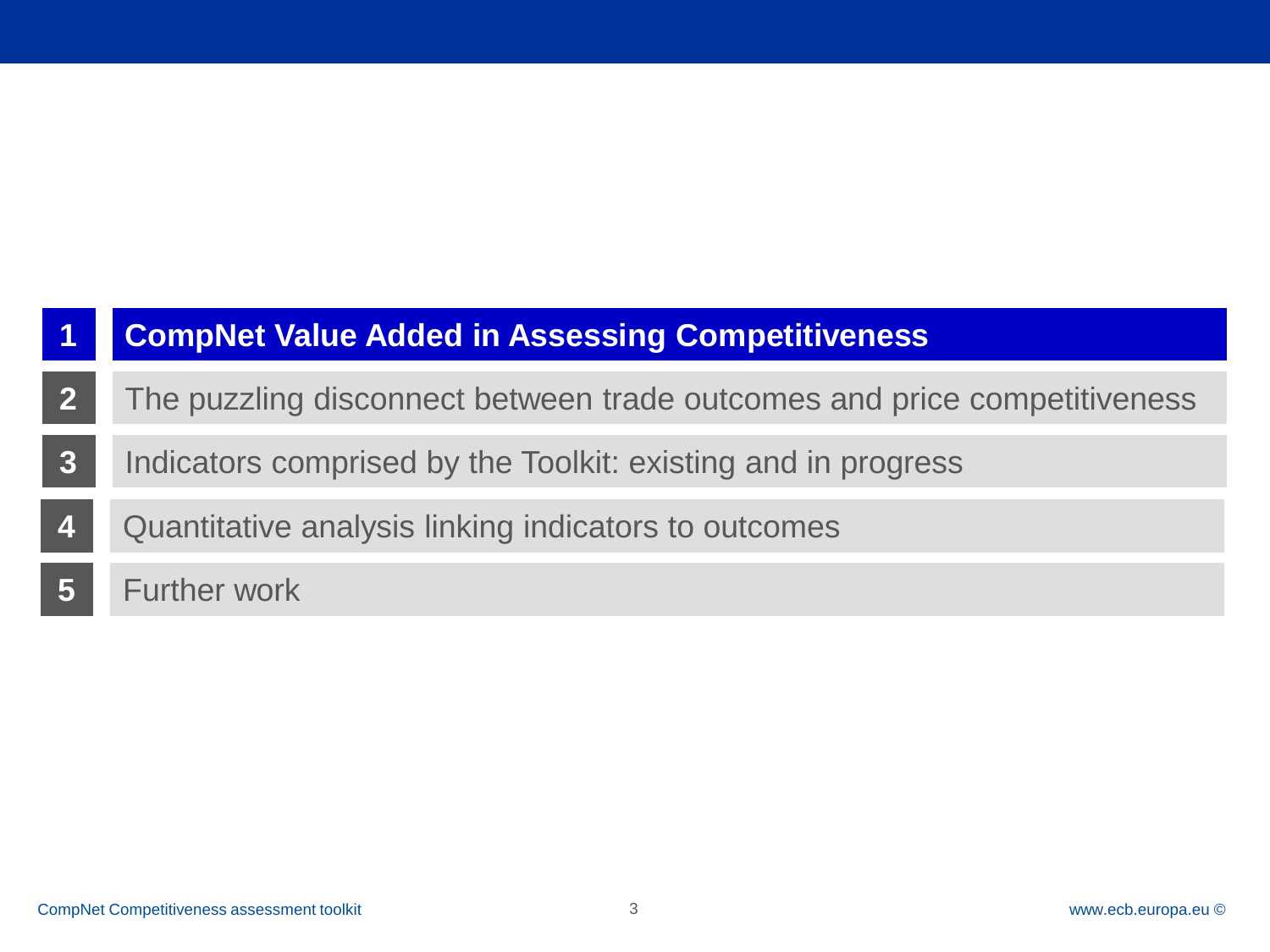- **The importance of assessing competitiveness** is firmly embedded within economic policymaking in Europe and around the world.
- **Attempts to define, measure and understand competitiveness:**
	- Global Competitiveness Index The World Economic Forum;
	- The Competitiveness Scoreboard Institute for Management Development;
	- Doing Business The World Bank;
	- European Competitiveness Report European Commission;
	- UK Competitiveness Indicators DTI.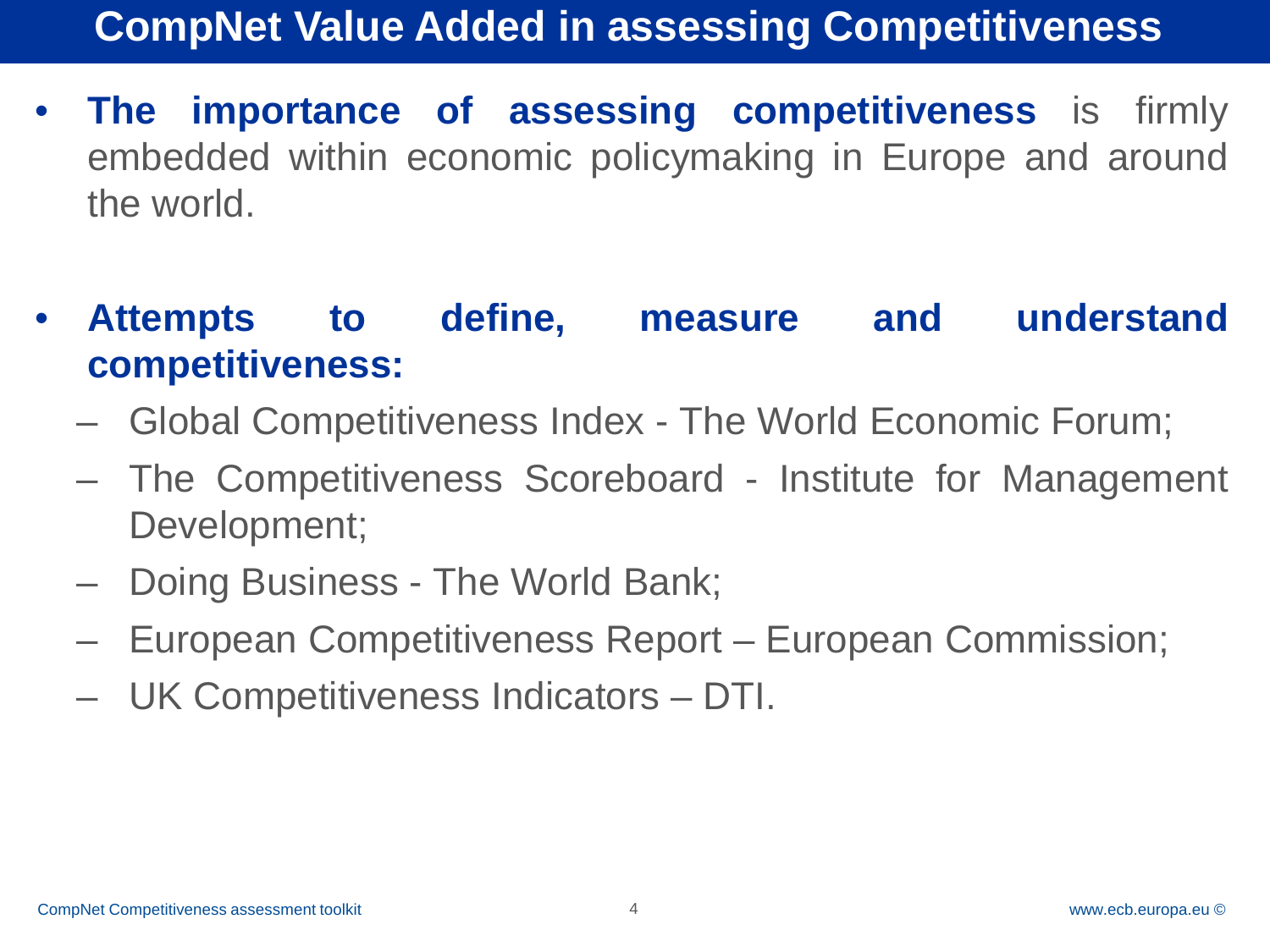- **CompNet is developing a number of indicators capturing more complex dimensions over and above the traditional price/cost based indicators.**
- **CompNet indicators are more sophisticated than the ones traditionally used for policy analysis; part of them are theoretical foundations, others are based on detailed six-digit product-level statistics (e.g. about 5,000 product categories) and others apply novel methodologies to classical indicators.**
- **These indicators are able to provide information on the salient structural features of a European economy, also in comparison to the rest of Europe and they will be regularly updated.**
- **The assessment is enriched by providing evidence on the intensity of the link between each indicator and trade outcomes.**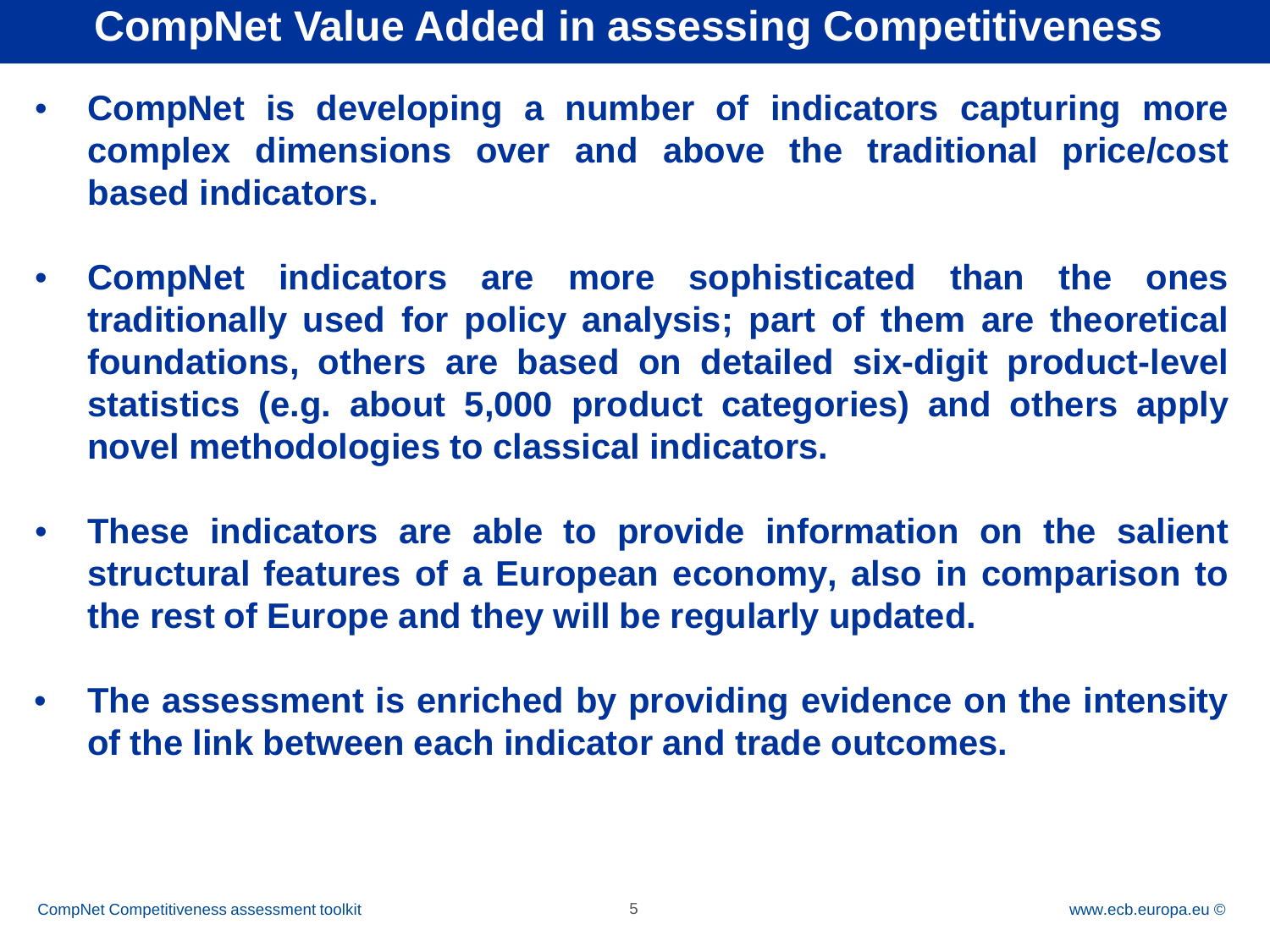- **2** The puzzling disconnect between trade outcomes and price competitiveness
- **3** Indicators comprised by the toolkit: existing and in progress
- **4** Quantitative analysis linking indicators to outcomes
- **5** Further work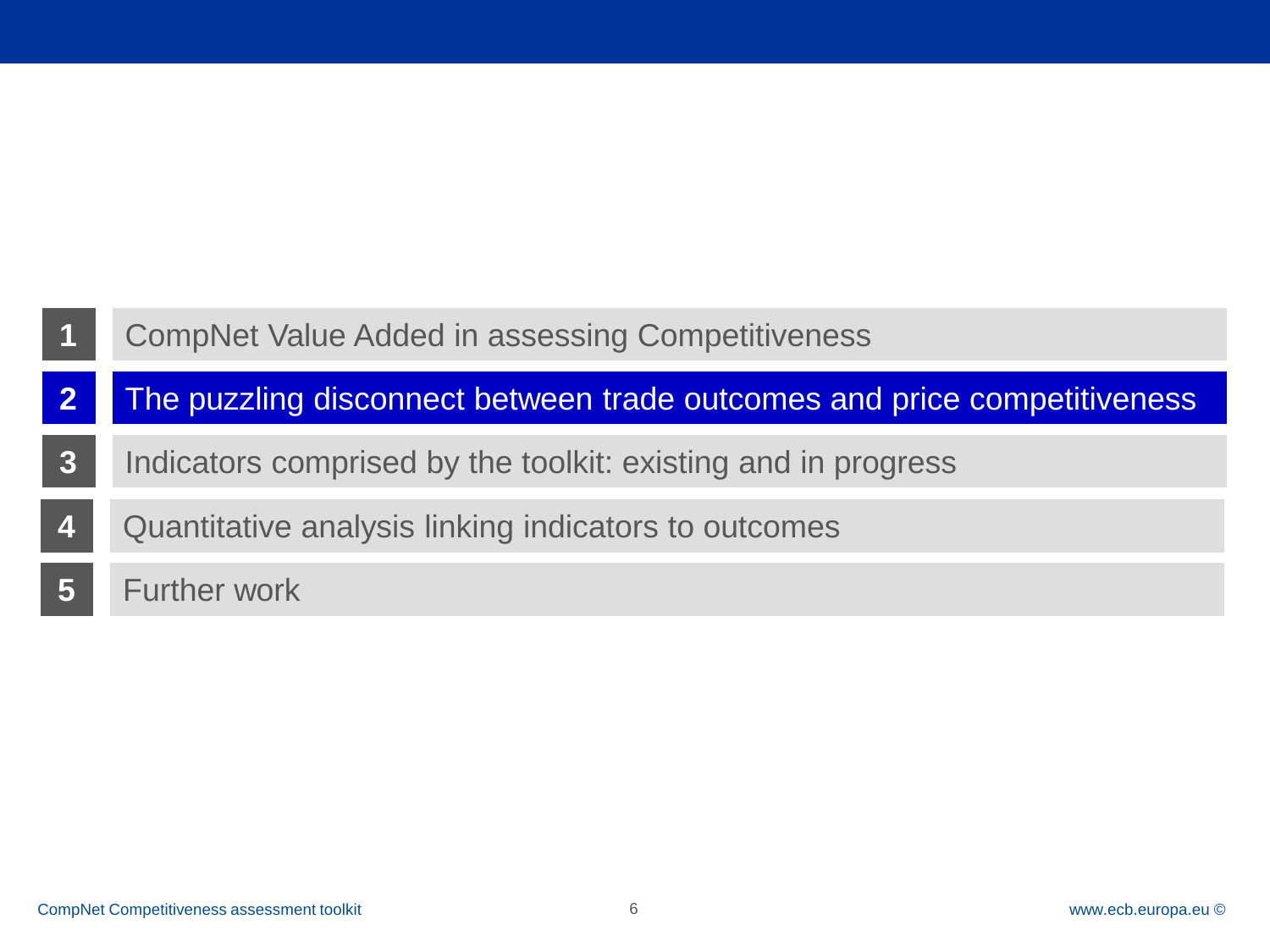## **Relationship between export market shares and HCI (CPI)**



*Source: Eurostat and ECB*

CompNet Competitiveness assessment toolkit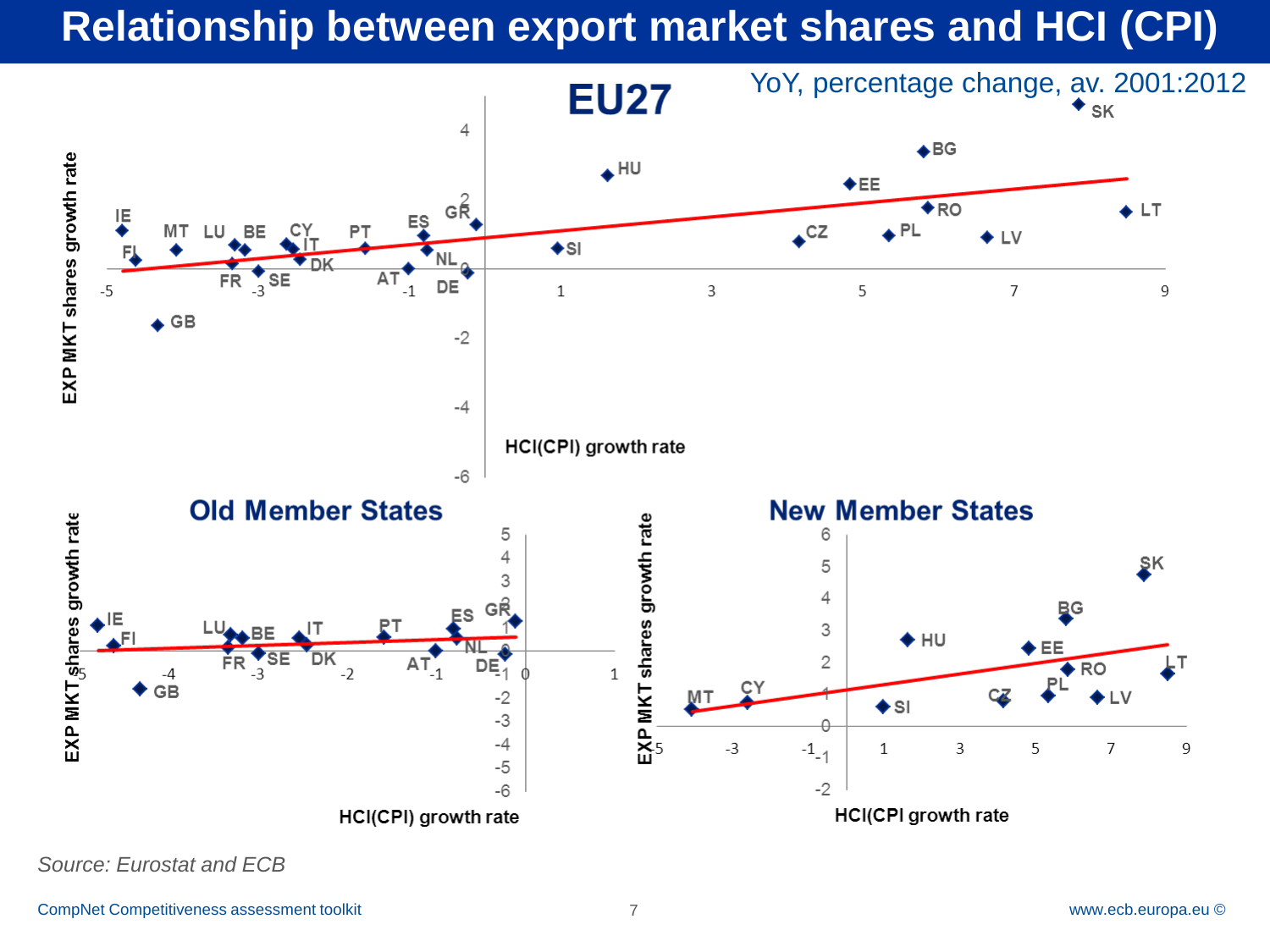## **Relationship between export market shares and HCI (ULCT)**



CompNet Competitiveness assessment toolkit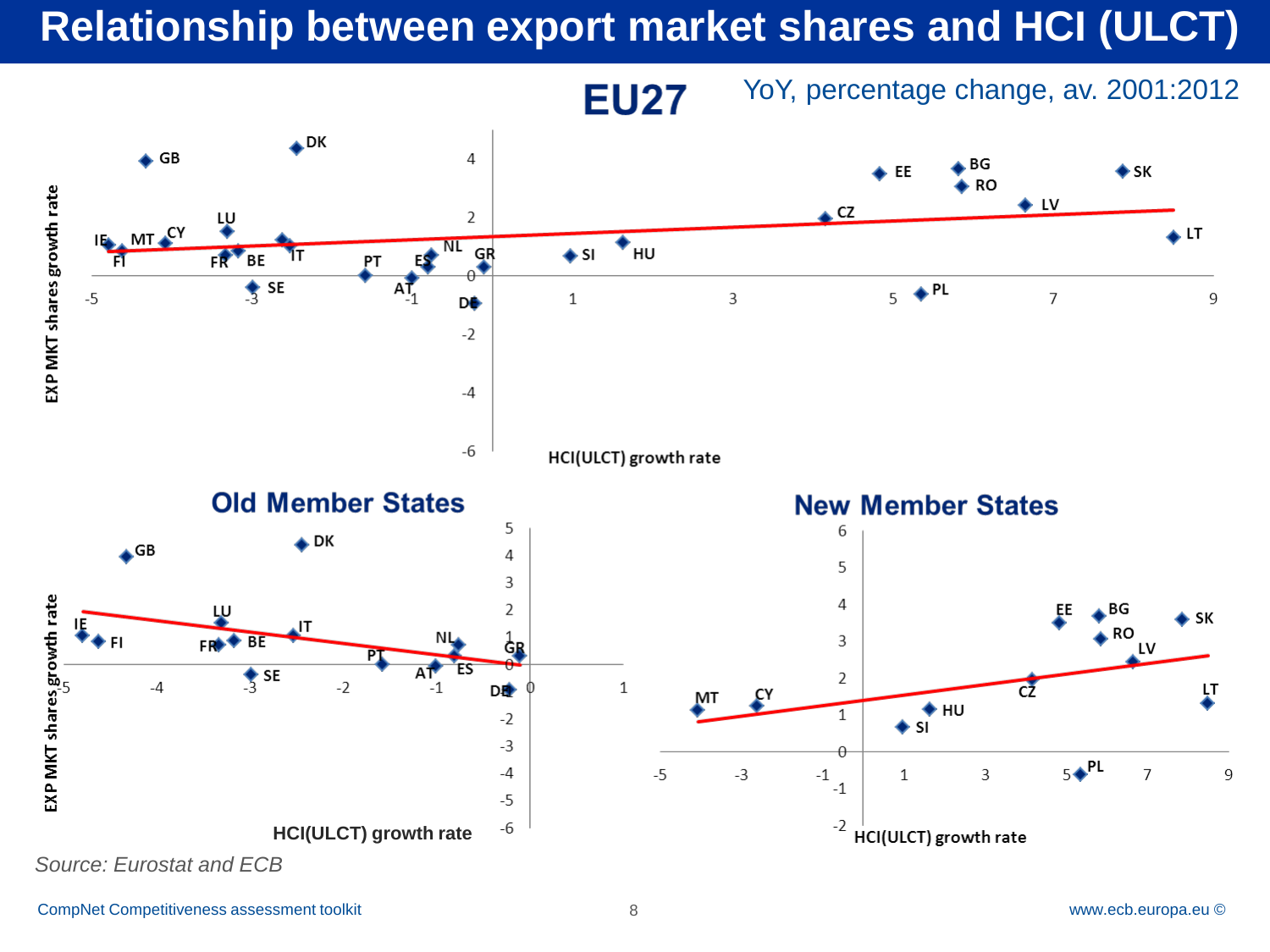#### **Long-run elasticity of exports of goods with respect to HCIs**

1995Q1:2012Q4

|                    | DE      | EE              | IE      | GR      | ES                                      | FR              |                         |                |                | МT                  | <b>NL</b>                       |               |         |                      | SK             | FI      |
|--------------------|---------|-----------------|---------|---------|-----------------------------------------|-----------------|-------------------------|----------------|----------------|---------------------|---------------------------------|---------------|---------|----------------------|----------------|---------|
| <b>CPI</b>         | $-0.36$ | $-1.85$         | $-0.74$ |         | $-0.86$ $-0.81$ $-0.72$                 |                 | $-0.30$                 |                |                |                     | $-2.24$ $-1.34$ $-1.17$ $-0.40$ | $-0.91$       | $-0.53$ |                      | $-0.41 - 0.32$ | $-1.42$ |
| <b>PPI</b>         | $-0.27$ | $-0.16$         | $-0.68$ | 1.00    |                                         |                 | $-1.20$ $-0.68$ $-0.55$ | $-1.38 - 0.17$ |                |                     | $-0.65$ $-0.23$                 | $-0.17$       | 0.04    | $-0.33$              | $-0.34$        | $-1.13$ |
| $ULCM$ -0.36 -1.03 |         |                 |         |         | $-0.28$ $-0.12$ $-0.30$ $-0.73$ $-0.20$ |                 |                         |                |                |                     |                                 |               |         | $0.08 - 0.24 - 0.06$ | $-0.31$        | $-0.41$ |
| $ULCT -0.45 -1.40$ |         |                 | $-0.65$ | $-0.22$ |                                         |                 | $-0.71 -1.29 -0.48$     | $-0.70$        | $-0.27$        | $\bigcup_{i=1}^{n}$ | $-0.23$                         | $-0.74$       | $-0.30$ | $-0.06$              | $-0.33$        | $-1.62$ |
| <b>GDP</b>         |         | $-0.46 -1.55$   | $-0.73$ | 0.48    |                                         | $-0.37$ $-1.01$ | $-0.33$                 |                | $-0.01 - 0.03$ | $-0.82$             |                                 | $-0.36 -1.20$ | $-0.94$ | 0.28                 | $-0.44$        | $-2.42$ |
|                    |         | not sign at 10% |         |         | sign at 10%                             |                 | sign at $5\%$           |                |                |                     | sign at $1\%$                   |               |         |                      |                |         |

#### **Long-run elasticity of exports of services with respect to HCIs**



*Source: S. Christodoulopoulou and O. Tkacevs (2013)*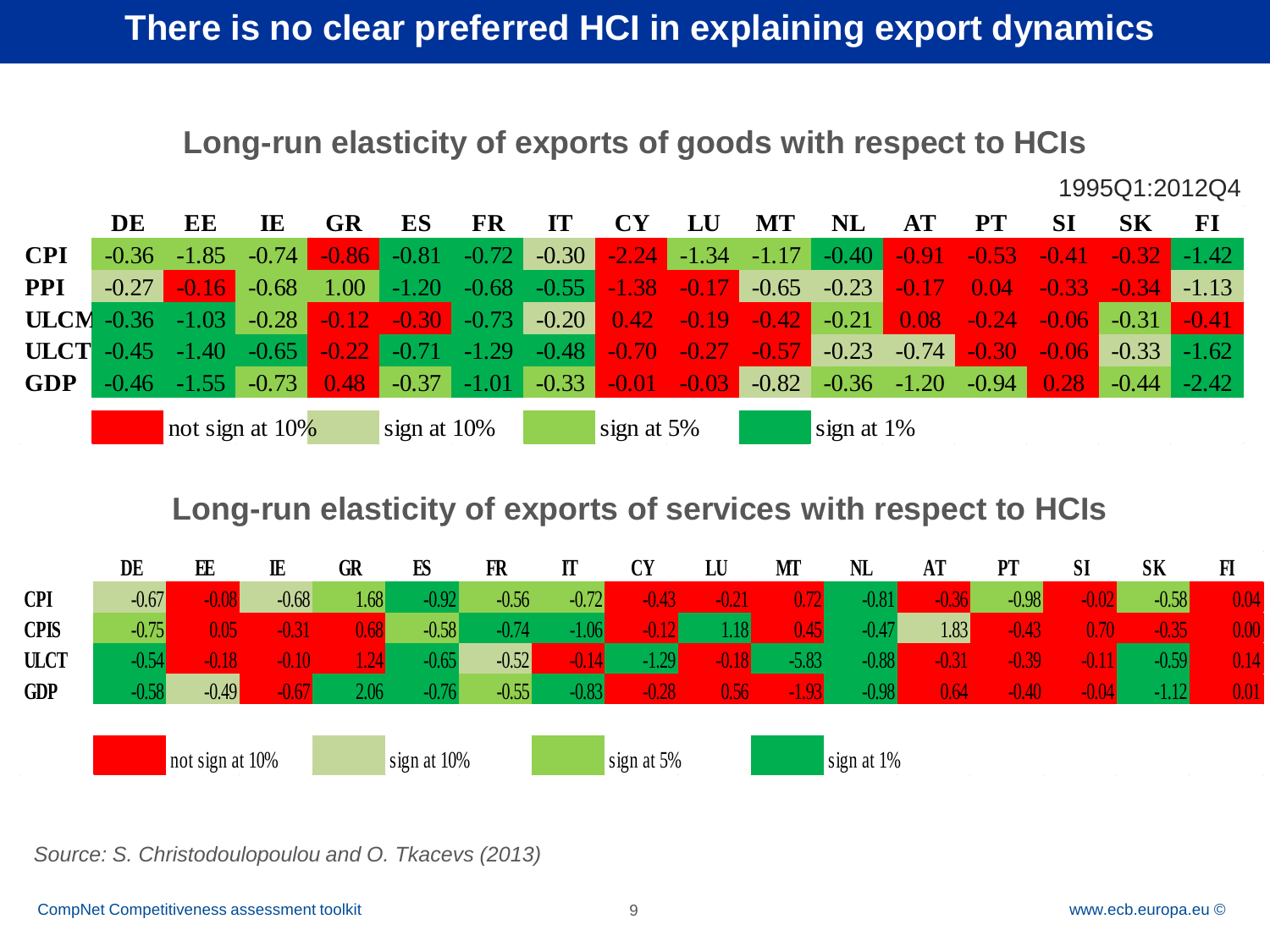- **2** The puzzling disconnect between trade outcomes and price competitiveness
- **3** Indicators comprised by the Toolkit: existing and in progress
- **4** Quantitative analysis linking indicators to outcomes
- **5** Further work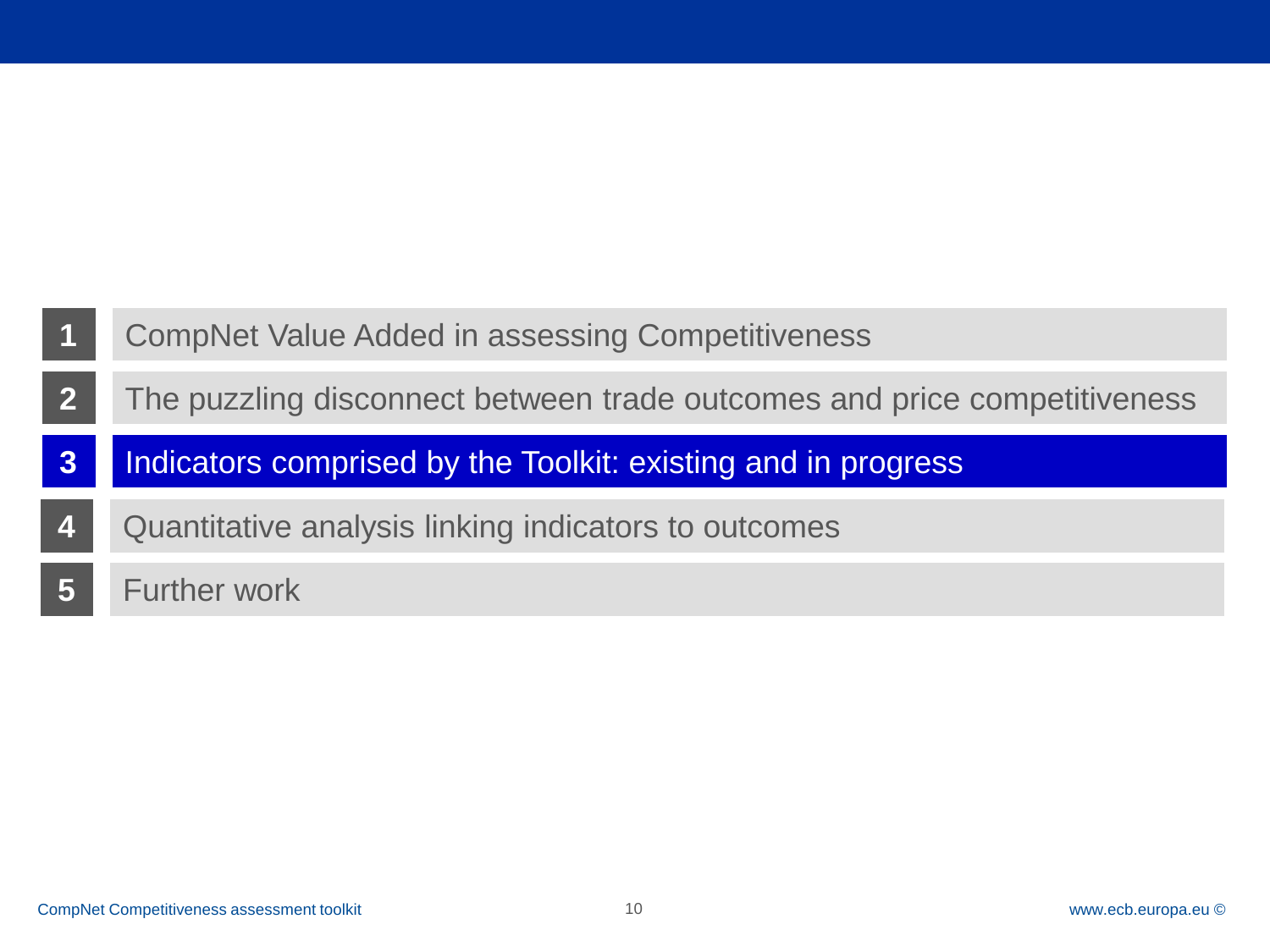#### • **Existing indicators:**

- Non-price factors:
	- Adjusted relative prices (K. Benkovskis and J. Woerz)
	- Decomposition of export market share growth (K. Benkovskis and J. Woerz)
- Barometer of competitive pressure from third countries (K. Benkovskis , M. Silgoner, J. Woerz, K. Steiner)
- Export sophistication index (E. Bobeica)
- Technological intensity (E. Bobeica)

### • **Indicators to be added:**

- Shift-share analysis
	- Based on regression (G. Gaulier, D. Taglioni and S. Zignago)
	- "Traditional" (G. Momchilov)
- Alternative HCIs based on trade in services (M. Schmitz)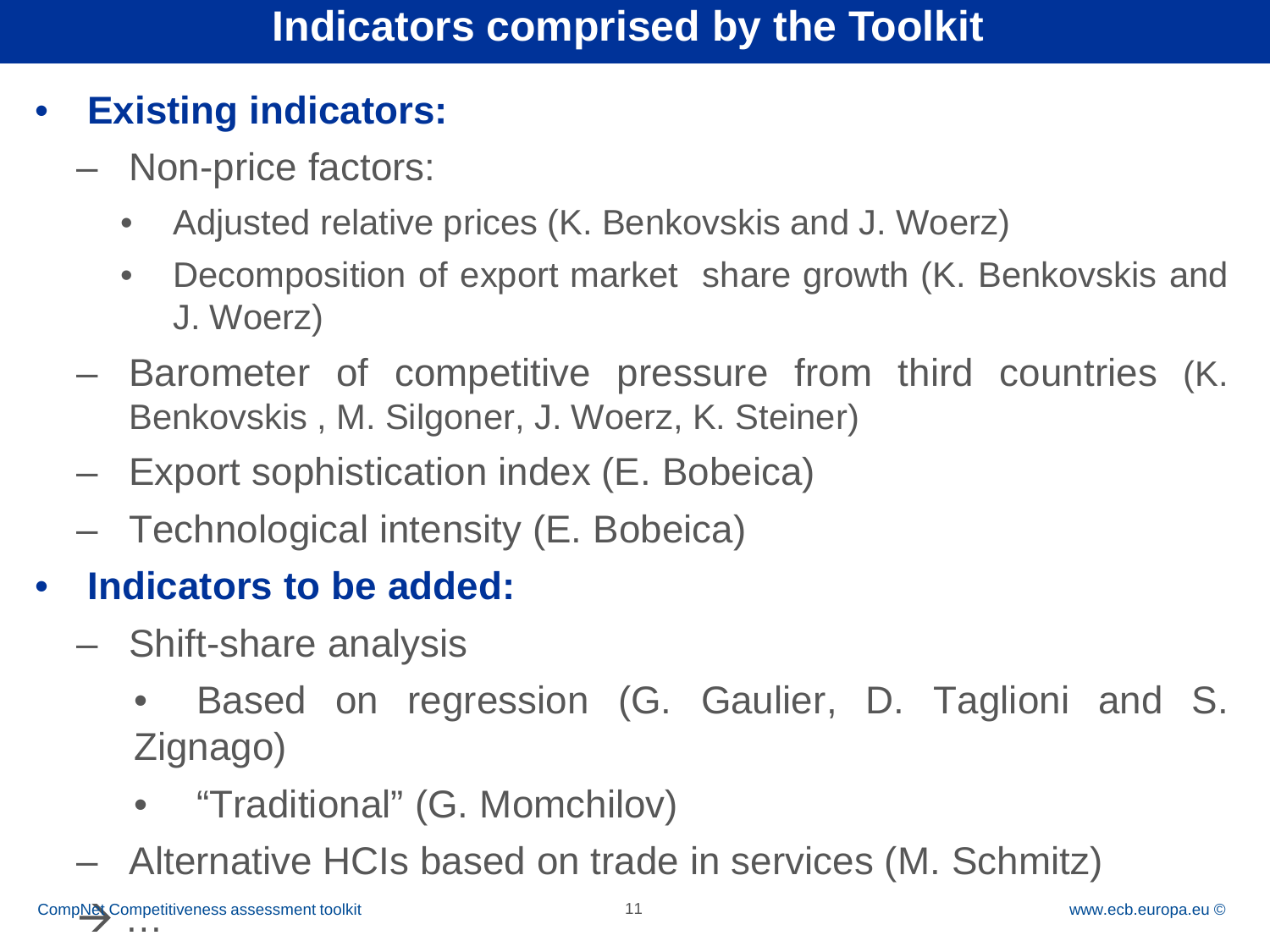#### **…**

### • **Indicators to be added:**

- Contribution to trade balance (C. Osbat, S. Ozyürt and T. Karlsson)
- Trade-weighted national unit labour costs (M. Silgoner)
- Measures of integration in Global Value Chains:
	- GVC participation and position based on Koopman et al. (O. Gloede et al.)
	- Balassa Index of specialisation in intermediates, imports and exports (S. Christodoulopoulou)
	- Import and employment content of exports (based on I/O tables) (I. Rubene)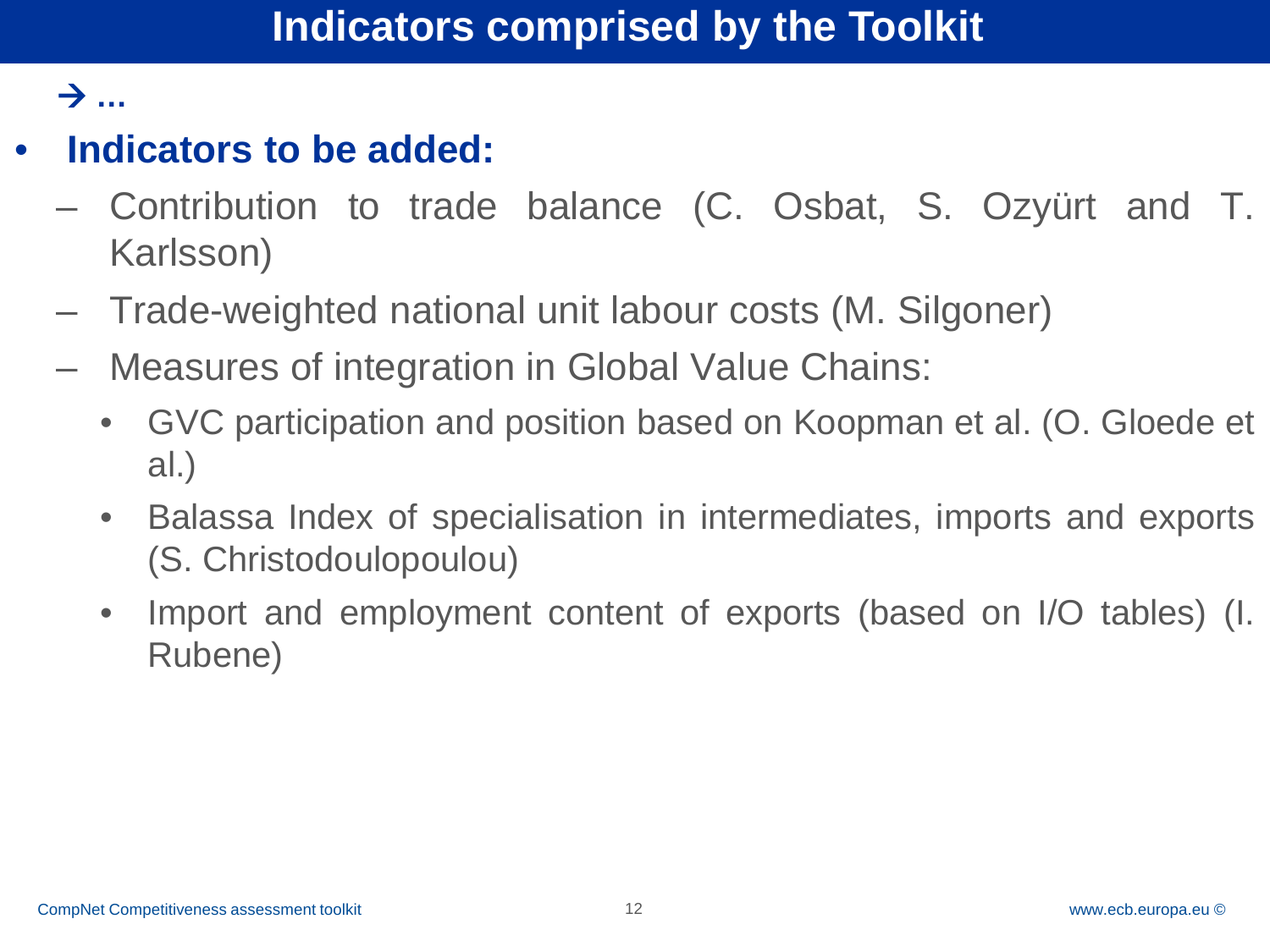## **Dynamics of relative export prices adjusted for non-price factors**

#### **CEE countries have gained non-price competitiveness in the analysed period**



*Source: Benkovskis and Woerz (2012)*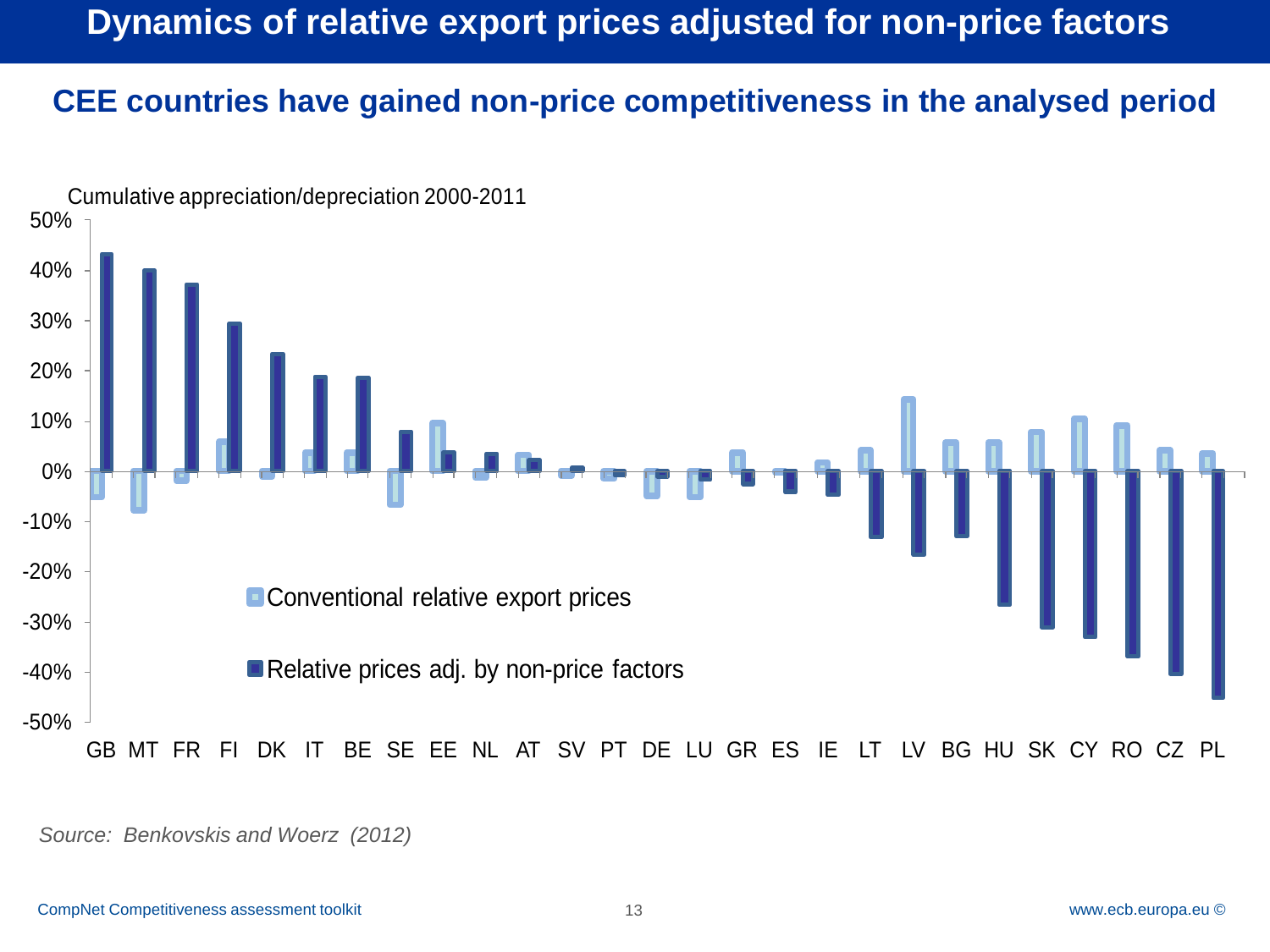# **Decomposition of export market share changes**

#### **The contribution of non-price factors to cumulative changes in export market shares is the highest for most of the analysed countries.**

**Decomposition of export market share changes for EU27 in 2011 (1996=100)**

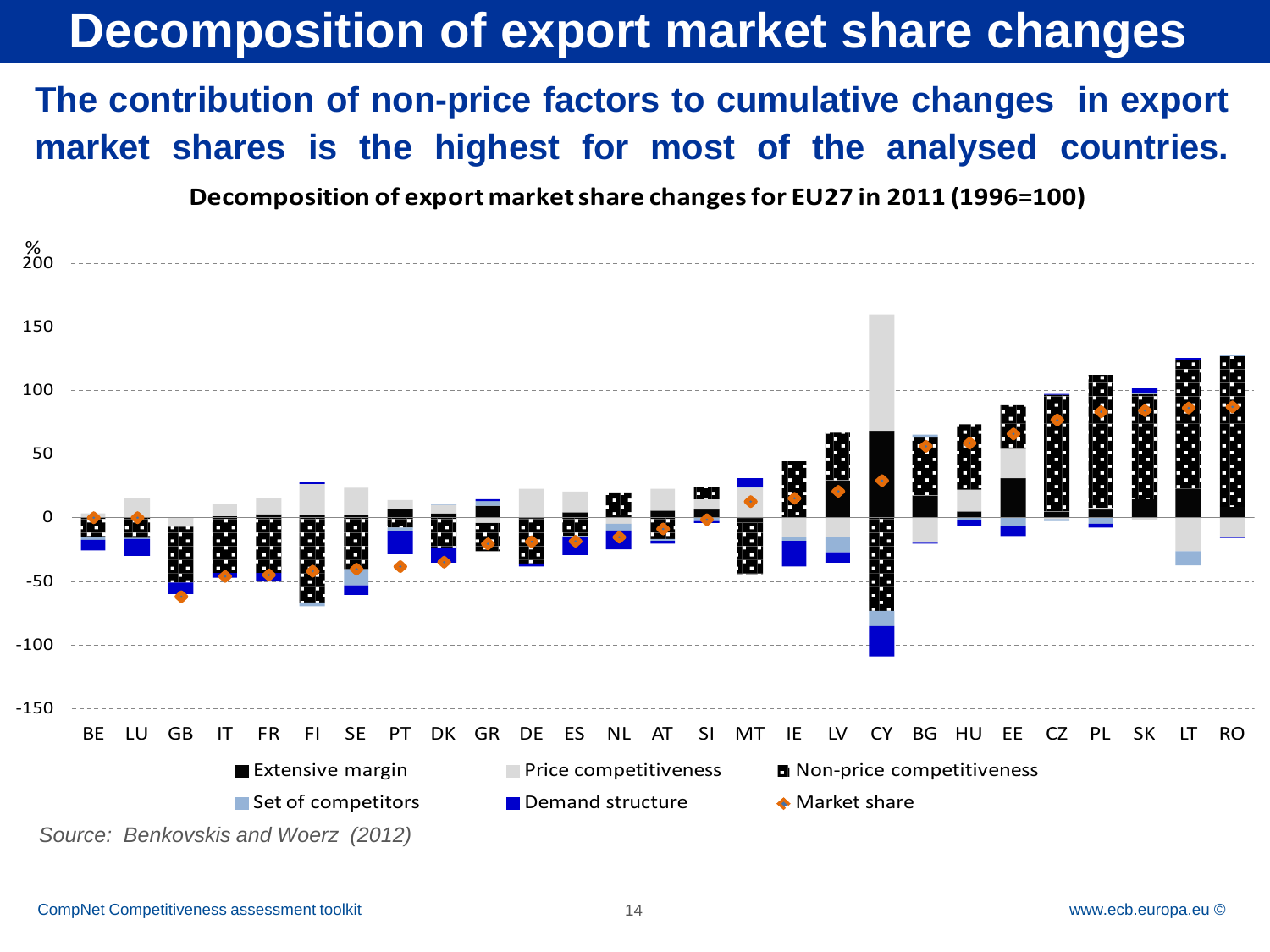## **Export sophistication indicators**

- **Motivation: what really matters for economic growth is not how much it exports, but what it exports: that is, export quality and technology structure.**
- **The export sophistication index (EXPY) developed by Hausmann et al. (2007) is based on the following statement:** *"an export is more sophisticated the higher the average income of its exporter"* **(Lall et al., 2005).**
- **Hausmann et al. (2007) first computed the productivity level associated with a certain product (PRODY), as the weighted average of per capita GDPs:**

$$
PROD Y_k = \sum_{J} \frac{(x_{jk}/X_j)}{\sum_{J} (x_{jk}/X_j)} Y_j
$$

- **k – products**
- **j – exporting countries**
- **x – exports**
- **Y – GDP/capita**
- **PRODYs are used to compute the productivity level associated with a certain country's export basket of goods (EXPY):**

$$
EXPY_i = \left(\frac{x_{il}}{X_i}\right) PRODY_l \qquad \text{1-conducts} \qquad \text{1-products}
$$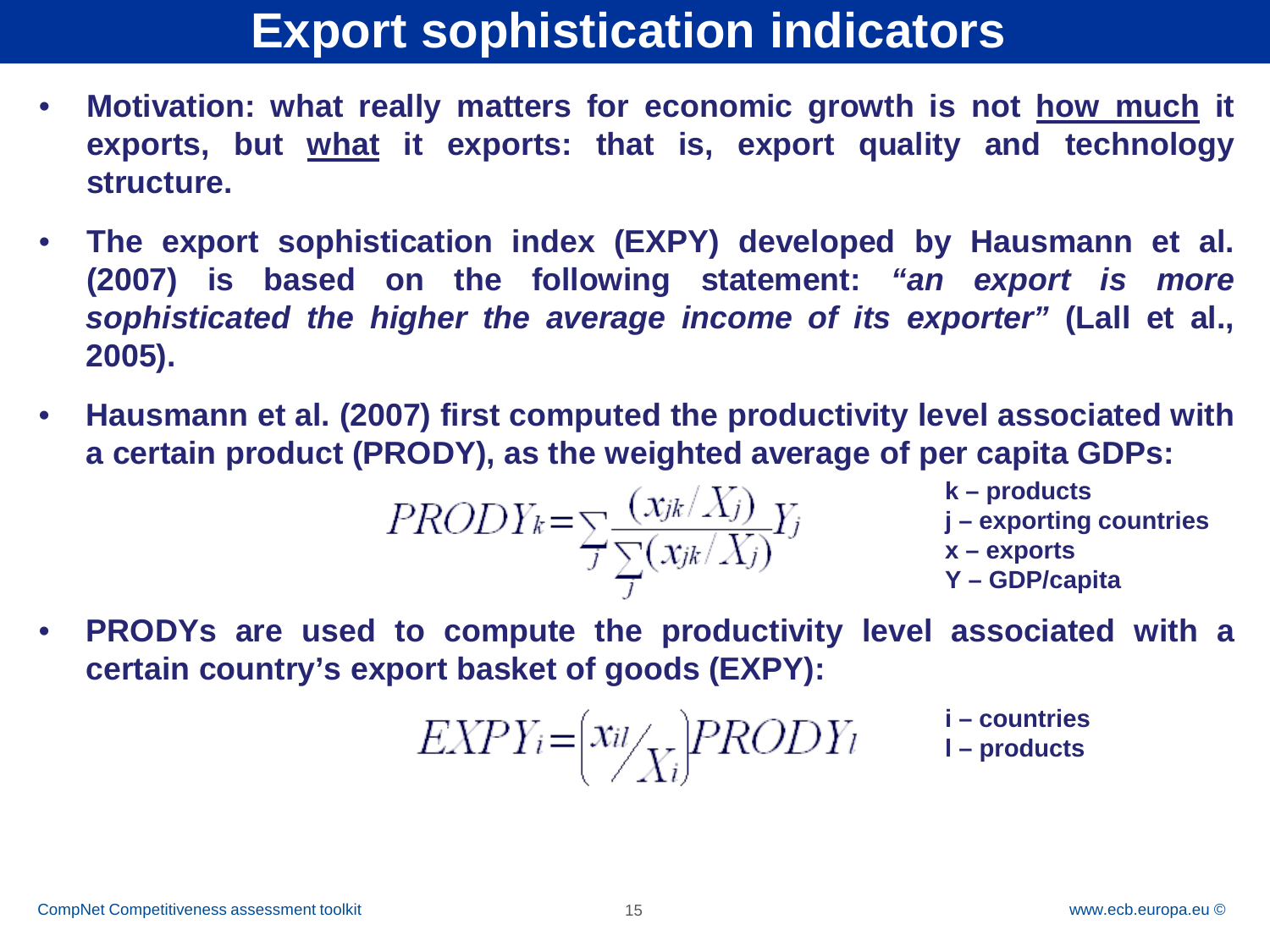# **The export sophistication index (1) - Goods**

%difference with respect to EU average



*Source: WDI, BACI and ECB staff calculations*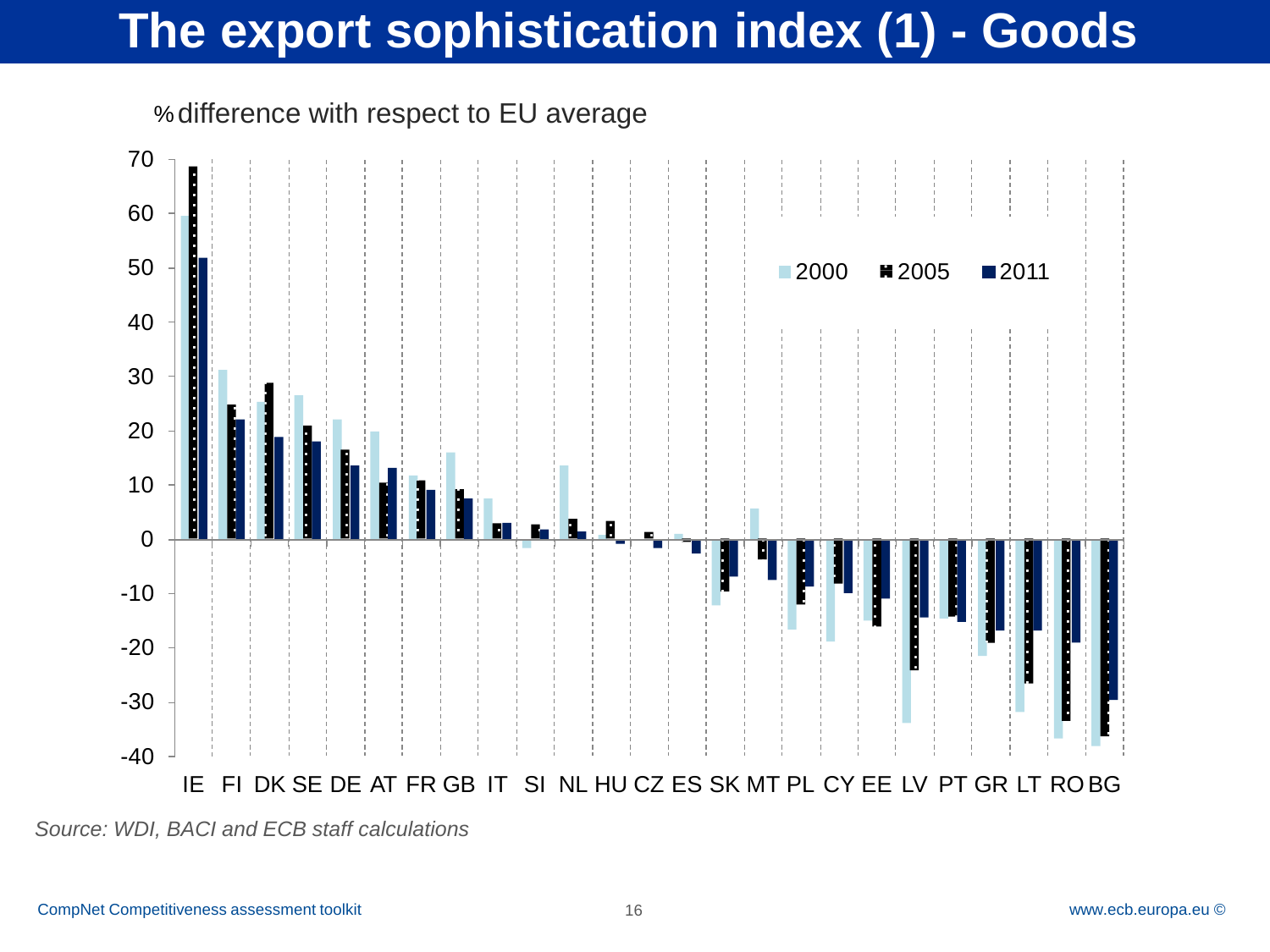# **The export sophistication index (3) - Goods**



Relationship between the sophistication of exports and productivity

*Source: WDI, BACI and ECB staff calculations*

\$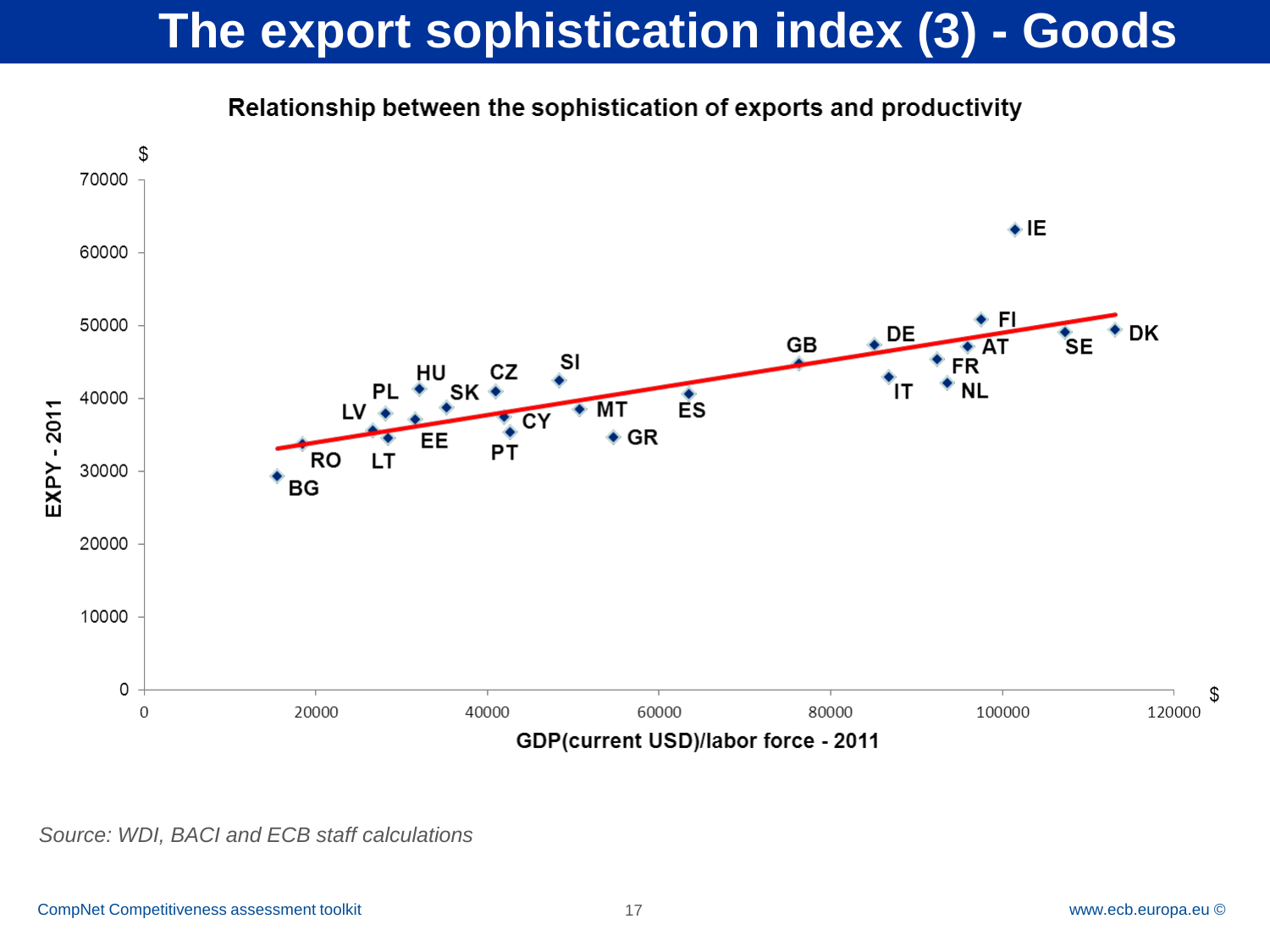# **The export sophistication index (2) - Services**



*Source: WDI, WTO and ECB staff calculations*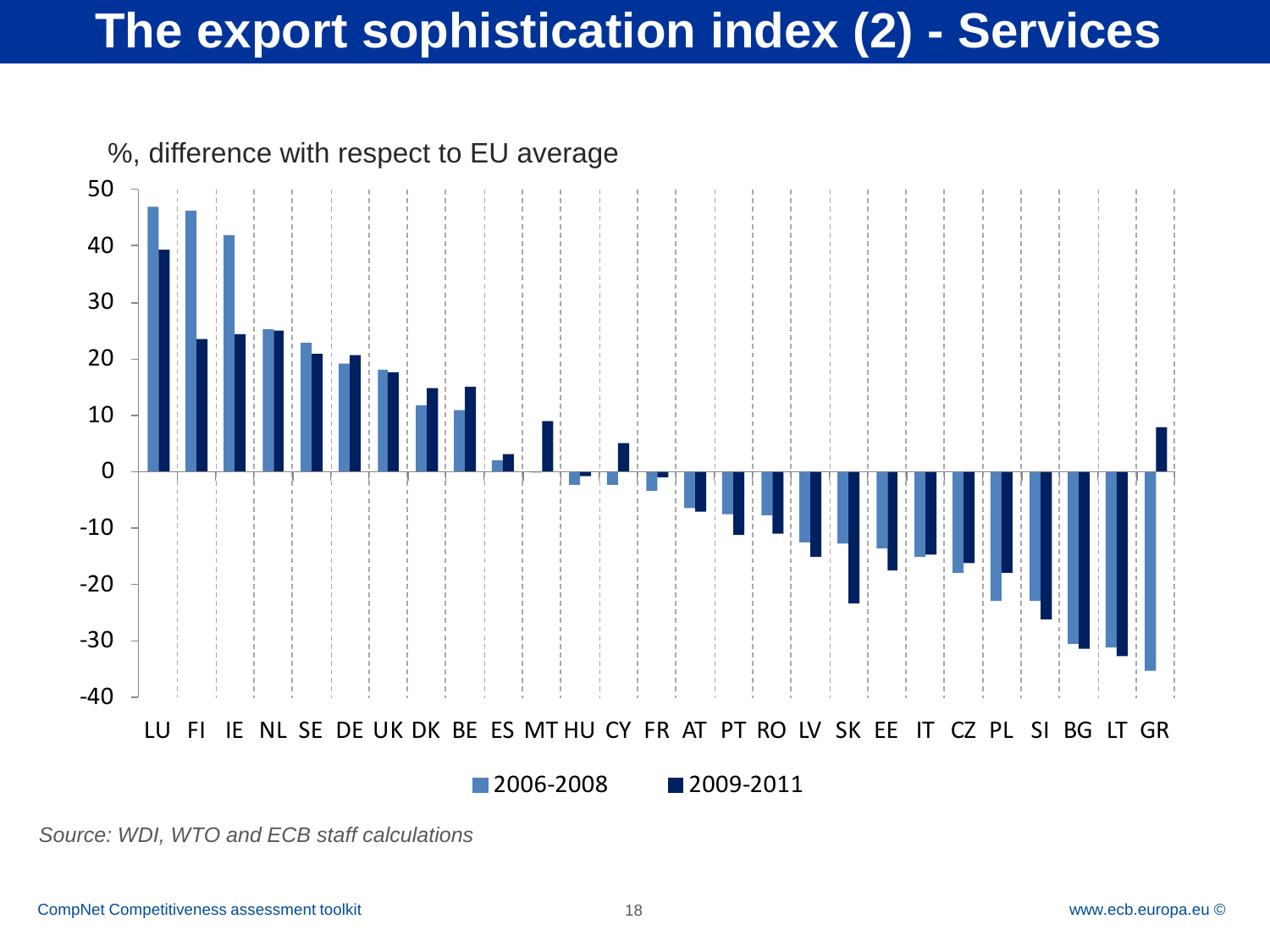# **Technological Intensity**

*Balassa Indices for each category relative to the indices for the remaining categories*



*Source: STAN OECD and ECB staff calculations*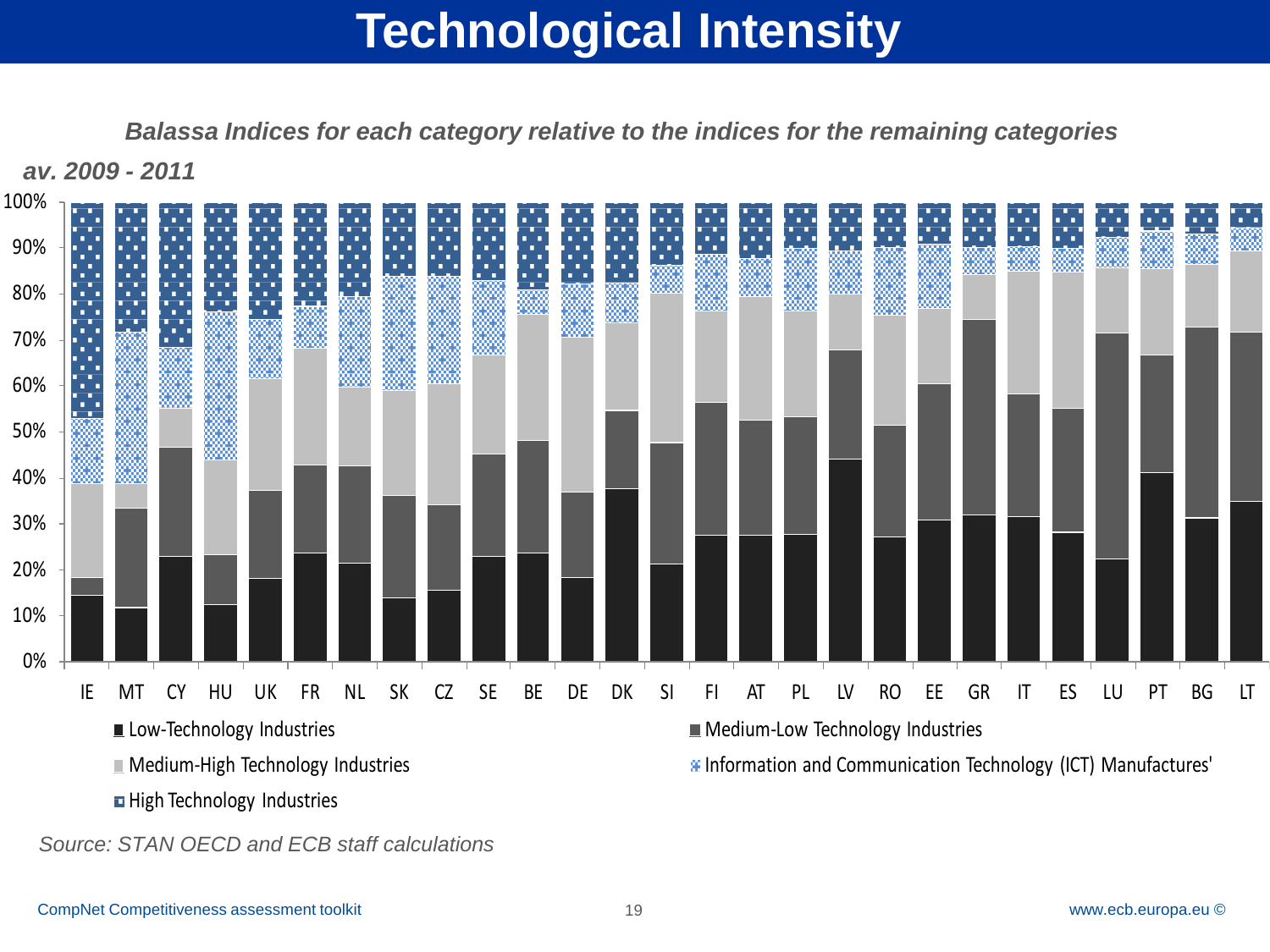- **2** The puzzling disconnect between trade outcomes and price competitiveness
- **3** Indicators comprised by the toolkit: existing and in progress
- **4** Quantitative analysis linking indicators to outcomes
- **5** Further work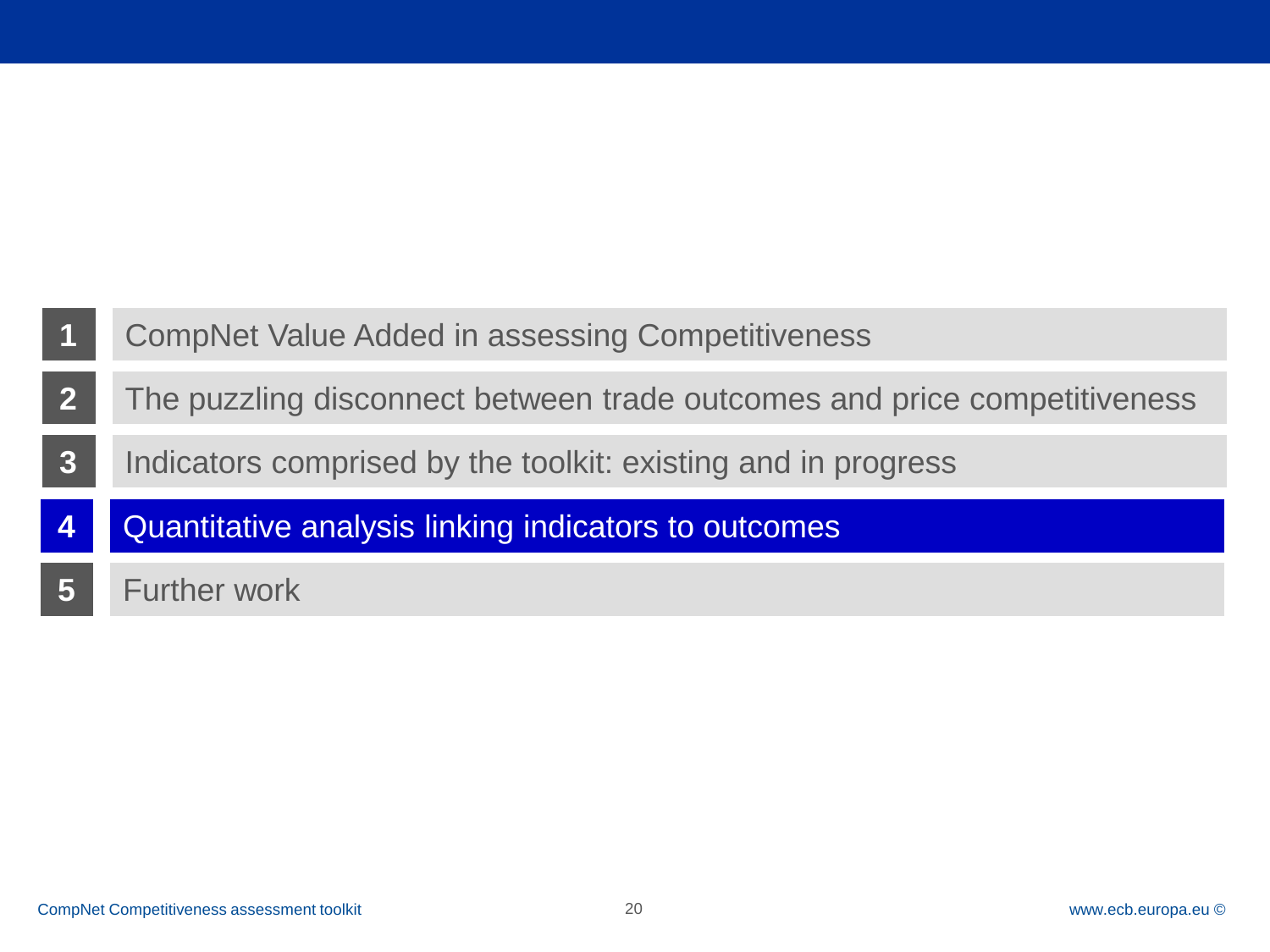# **Bringing all together: Bayesian Model Selection**

- **As proposed by, C. Osbat & S. Formai (2013), the final part of the toolkit will statistically analyse the determinants of the export performance on trade across countries, by considering both the aforementioned price and non-price factors.**
- **The analysis is divided into 3 parts:**
	- **1. Measurement of the export performance by looking at 3 different indices:**
		- **I. Annual growth rate in manufacturing market share (no raw materials taken into account),**
		- **II. Annual growth rate in services market share,**
		- **III. Annual growth rate in the extensive margin (product destination).**
	- **2. Run a cross-country regression to quantify the links between these indicators.**
	- **3. Implement the Bayesian Model Selection, compute the average to deal with the uncertainty problem, and choose the fittest model.**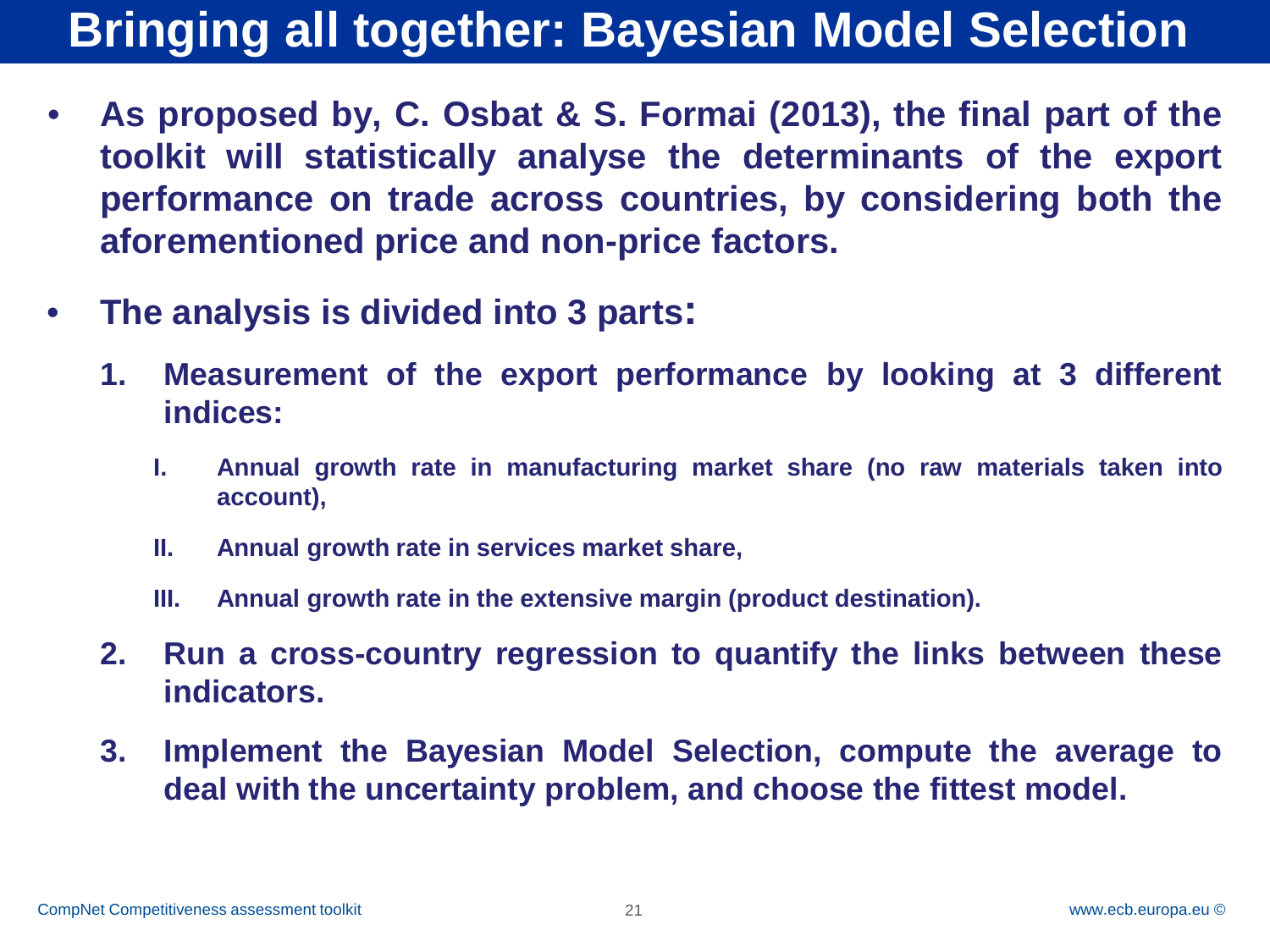- **2** The puzzling disconnect between trade outcomes and price competitiveness
- **3** Indicators comprised by the toolkit: existing and in progress
- **4** Quantitative analysis linking indicators to outcomes
- **5** Further work